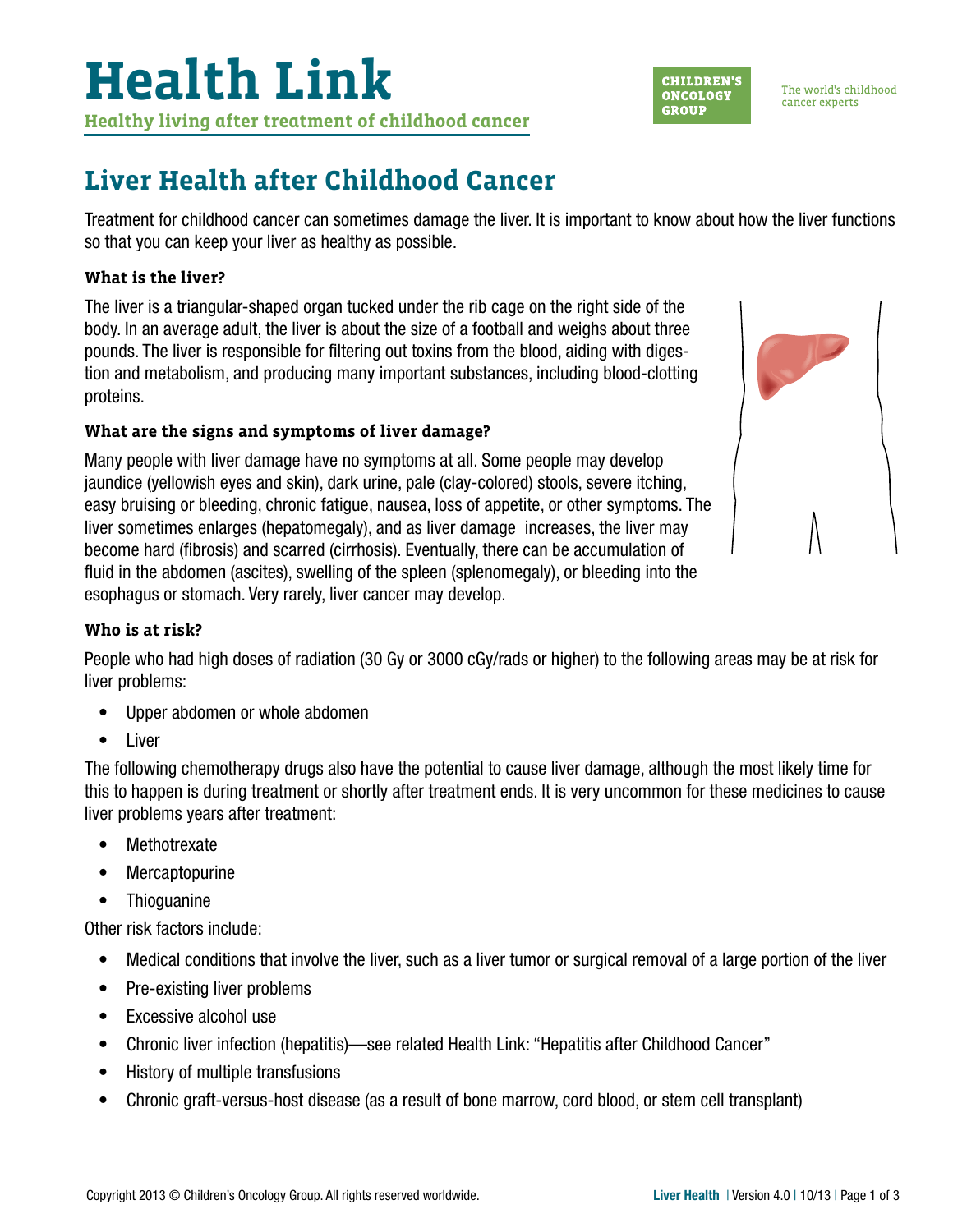

#### **What tests are done to monitor the liver?**

The following blood tests are used to monitor the liver.

- Liver enzyme tests monitor levels of specialized proteins that are normally present inside liver cells. If liver cells are damaged, these proteins can leak out, causing high blood levels of liver enzymes. The most common liver enzyme tests are:
	- Alanine aminotransferase (ALT), sometimes also called SGPT
	- Aspartate aminotransferase (AST), sometimes also called SGOT
- Liver function tests are indicators of how well the liver is working. Common liver function tests include:
	- Bilirubin (a waste product formed during the breakdown of red blood cells)
	- Albumin (a major blood protein that is produced by the liver)
	- Prothrombin Time (PT), a measure of blood clotting
- Tests for liver infection, including specific tests for viral hepatitis A, B, and C
- Test to check for iron overload (ferritin) related to multiple transfusions

#### **What follow up is needed for those at risk?**

A blood test to evaluate the liver (including ALT, AST, and bilirubin) should be done when the survivor enters into long-term follow-up. Those who have undergone a bone marrow, cord blood, or stem cell transplant should also have a blood test to check for iron overload (ferritin). The liver should also be checked for enlargement by a healthcare professional during yearly physical examinations. If problems are identified, additional tests and a referral to a liver specialist may be recommended. People at risk for hepatitis may need further testing (see related Health Link, "Hepatitis after Childhood Cancer").

#### **What can I do to keep my liver healthy?**

- If you do not have immunity to hepatitis A and B, get immunized against these common infections in order to protect your liver (there is currently no vaccine to protect against hepatitis C). You can find out if you have immunity to hepatitis A and B by having a blood test (Hepatitis A IgG antibody and Hepatitis B surface antibody).
- If you drink alcohol, do so in moderation.
- Drink plenty of water.
- Eat a well-balanced, high-fiber diet. Cut down on fatty, salty, smoked and cured foods.
- Do not take more than the recommended doses of medications.
- Avoid taking unnecessary medications.
- Do not mix drugs and alcohol.
- Do not use illegal street drugs.
- Check with your healthcare provider before starting any new over-the-counter medications or herbs and supplements to be sure that they do not have harmful effects on the liver.
- If you are sexually active, use barrier protection (such as latex condoms) during intimate sexual contact to prevent infection by viruses that can damage the liver.